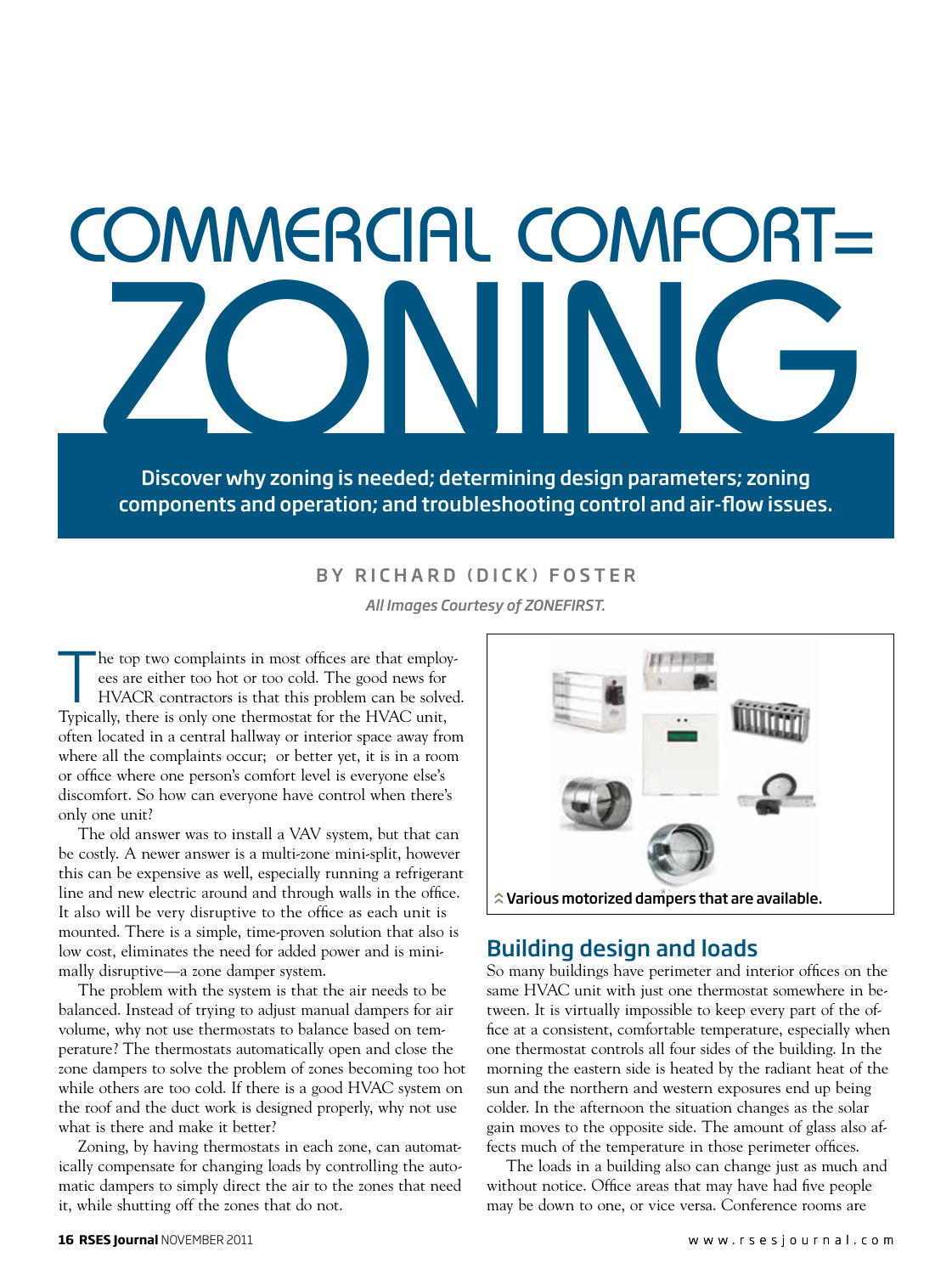

A three-zone control panel being wired to add zoning to existing system, mounted next to furnace.

seldom used rooms but are always being conditioned. When no one is in the conference room why heat or cool it? When everyone is in the conference room no one is in the offices, so the load has shifted. Manual balancing dampers do not always cut it, and VAV systems can be slow to respond, which is why a simple zone-control system can do the best job.

### System survey

When beginning to survey the system, first and foremost is to ensure the duct system, both supply and return, are adequate for the HVAC unit's rated cfm. While it is not required to damper any of the return ducts, it is important to make sure the return is adequately sized so the supply air and zoning system are not affected. Oftentimes older HVAC units are changed without regard to the existing duct system and can be oversized or even undersized. Providing the basic system conforms to being a quality installation, designing a zoning system can begin.

Next—and probably the toughest part of the job, especially if a set of the duct plans is not available—is to sketch out where the ducts go and determine each duct's size. Without this, contractors/technicians will never know what is needed for dampers. Once this is done, the total number of dampers and the sizes needed for each zone can be calculated. Most dampers may control a common duct with several outlets for

one zone. Some zones may need individual dampers for each outlet, and may need to be slaved together to be controlled by the same zone. New plug-in dampers come with their own wire. This greatly simplifies this process because one wire plugs into one motor, then another wire simply plugs into the next and so on, for dampers on the same zone. No stripping wires for screw terminals or wire nuts required (see image on pg. 18).

Another part of the survey is to ensure adequate air flow and avoid noise issues, as zone dampers open and close. Once all of the zones dampers and their respective sizes have been determined, each zone must be compared to the total cfm of the HVAC Unit, when it is the only one that is open. The excess air the zone cannot handle must be dealt with by bypassing the excess air (discussed later).

Zone dampers are easily installed in the duct runs to each zone or room. Square, rectangular and small round metal ducts can easily have dampers inserted and typically take less than 10 minutes per damper to install. Most commercial systems have the ducts running though the false ceiling space, affording easy access for installation and the damper wiring. To save time on running the thermostat wires, think of using wireless thermostats. Just install the wireless receivers near the zoning panel and figure about 5 minutes max to wires each receiver. (See image on pg. 16).